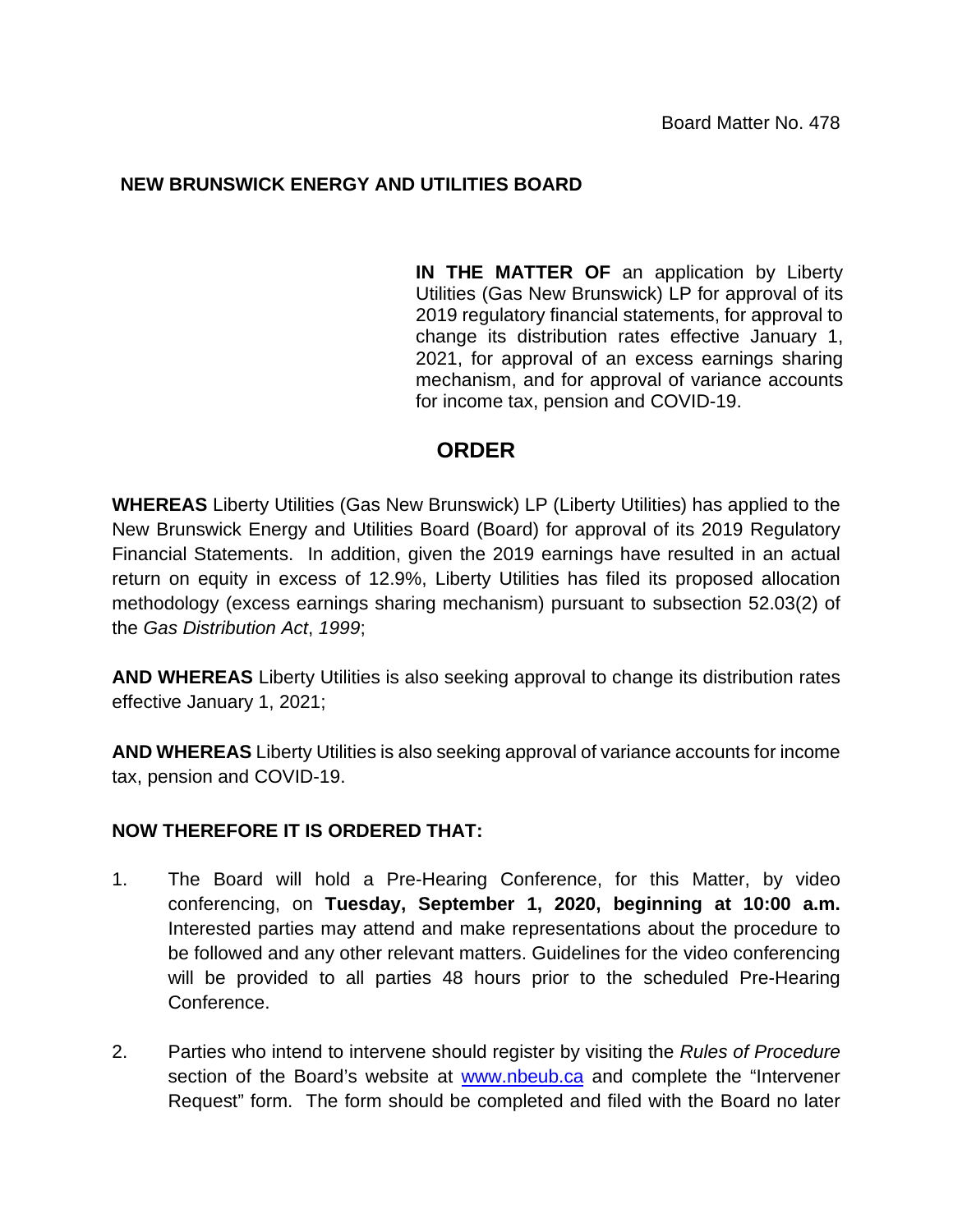than Friday, August 28, 2020, at [general@nbeub.ca](mailto:general@nbeub.ca) or by calling 1-866-766-2782. Parties are to indicate the official language in which they wish to be heard.

- 3. Notice shall be published in either the English or French language, as may be appropriate having regard to the principal language of publication, once in each of the following newspapers on or before Wednesday, August 12, 2020:
	- The Daily Gleaner
	- The Telegraph Journal
	- Times & Transcripts
	- L'Acadie Nouvelle
- 4. A copy of the Notice, attached hereto and marked "A", is to be provided by Liberty Utilities to:
	- (i) each certified gas marketer;
	- (ii) all parties involved in Liberty Utilities' 2019/20 Rate Application (Matter No. 453) and Liberty Utilities' Application for Approval of its 2018 Regulatory Financial Statements (Matter No. 453); and
	- (iii) anyone who requests it.
- 5. A copy of the Notice, attached hereto and marked "A", is also to be available on Liberty Utility's website at [http://www.naturalgasnb.com](http://www.naturalgasnb.com/) by no later than Wednesday, August 12, 2020.